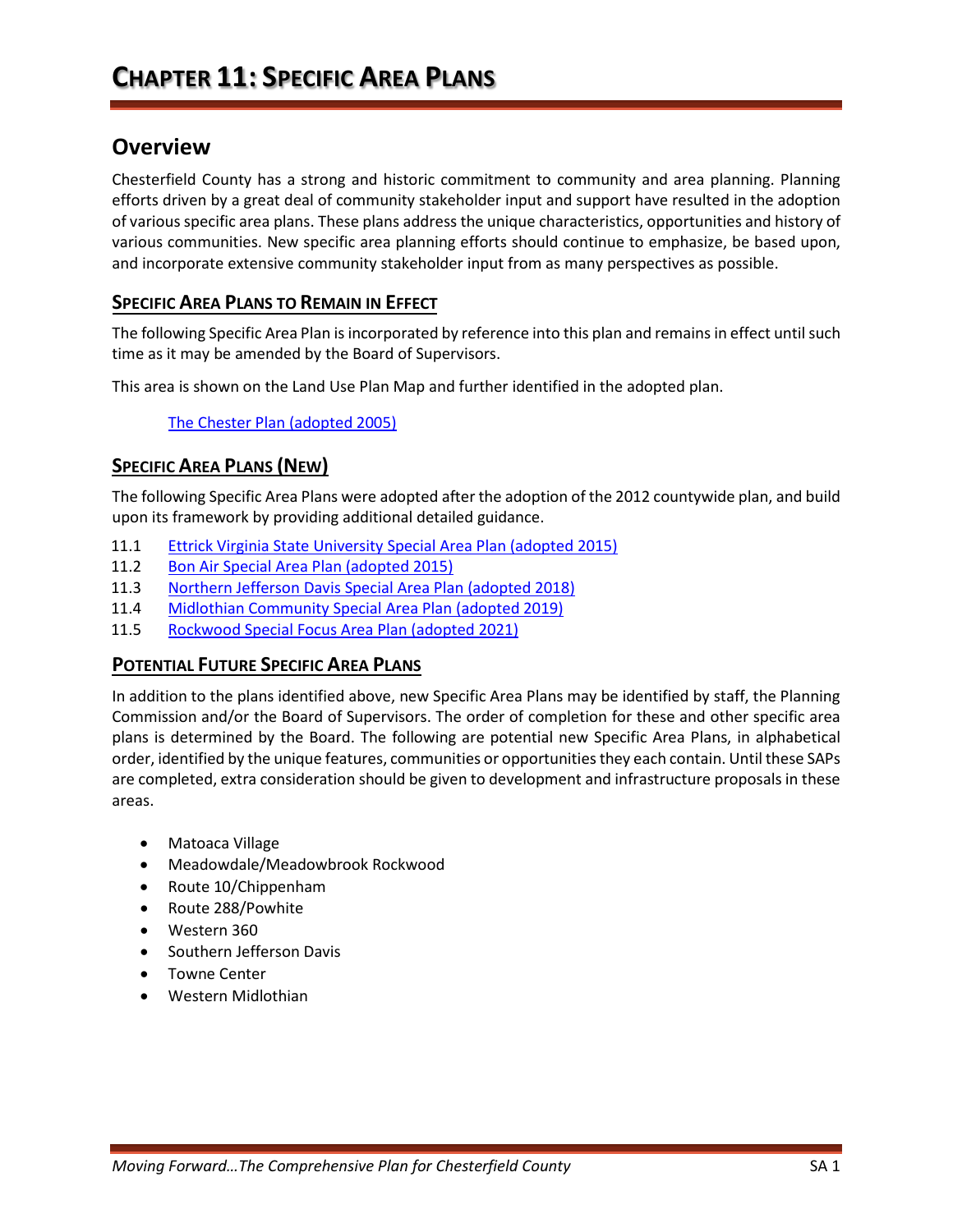#### **Recommended Priority of Specific Area Plans**

Below is the recommended priority for completion of identified Specific Area Plans based upon factors such as age of area, development pressure and revitalization potential. Actual work timing for each plan will be determined by the Planning Commission and Board of Supervisors as resources are available, and thus, this list is subject to change over the life of this plan.

- **Route 10/Chippenham**
- **Eastern Midlothian**
- **Eastern 360**
- **Towne Center**
- **Route 288/Powhite**
- **Meadowbrook/Meadowdale**
- **Matoaca Village**
- **Western 360**
- **Northern Courthouse**
- **Western Midlothian**
- **Southern Jefferson Davis**
- **Chester**

### **SPECIFIC AREA PLAN PROCESS (GENERAL)**

The process for developing Specific Area Plans (SAPs) is complex and requires time from the community, internal departments and decision-makers. Each SAP is unique and may require more or less time than the general process outlined below depending on the complexity and number of issues identified. For example, SAPs in revitalization areas will generally have a wider range of issues and community concerns and take more time than SAPs in relatively undeveloped 'green' areas.